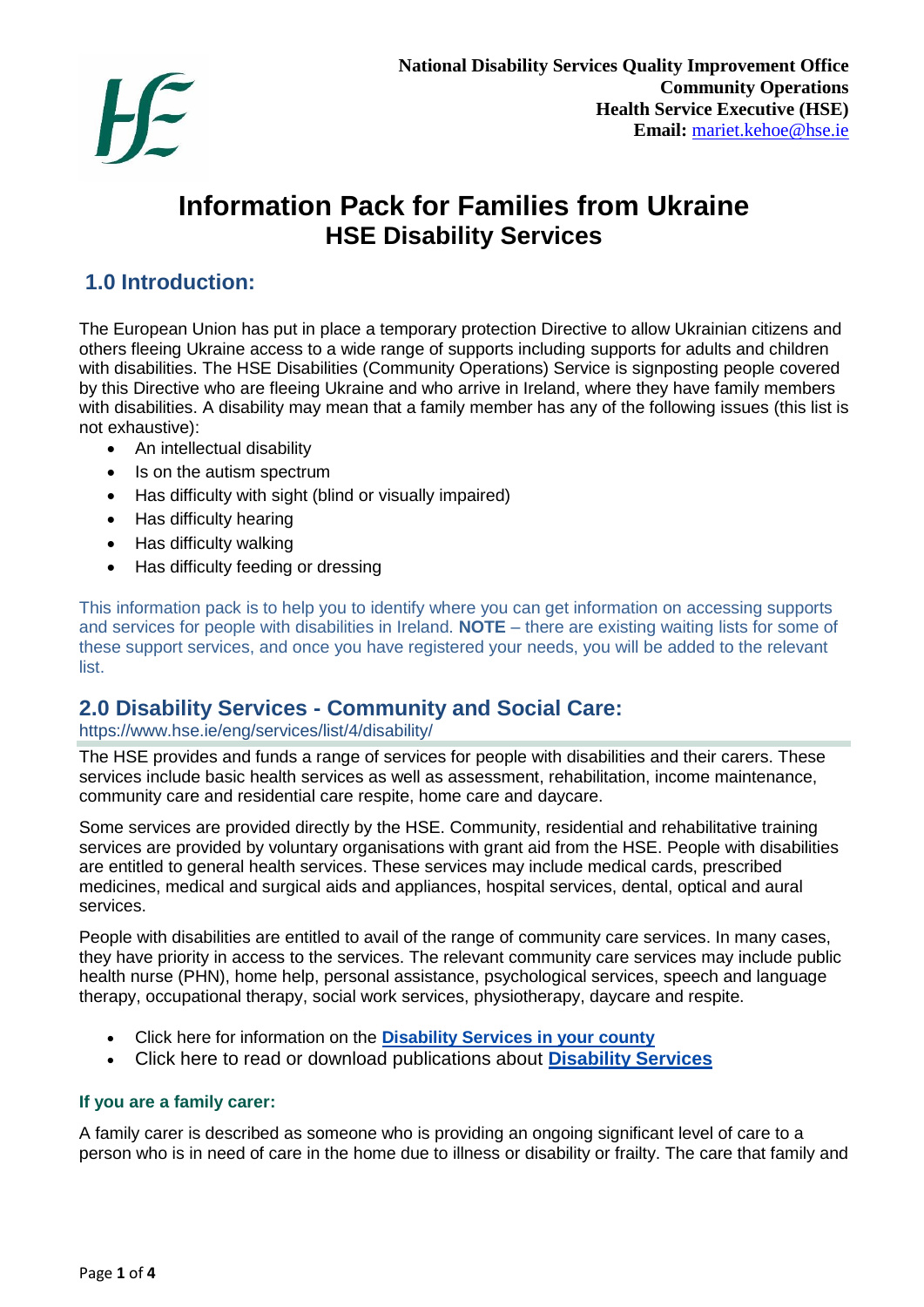

other carers provide involves looking after the needs of people with a wide range of dependencies across all age groups.

If you are caring for a person with a disability you can find out more about being a [carer and the](https://www.hse.ie/eng/services/list/3/carerssupport/)  [supports available.](https://www.hse.ie/eng/services/list/3/carerssupport/)

# **3.0 Where to access information:**

# **1. Children with Disabilities**

Children's Disability Network Teams are for children aged from birth to 18 years who have complex needs, and their families. A child has complex needs if they have a range of difficulties which need the support of a team of professionals who work very closely together. There is a Children's Disability Network Teams for every part of the country. [Find your local](https://www2.hse.ie/services/disability-support-and-services/childrens-disability-services/find-a-childrens-disability-service.html)  [Children's Disability Network Team](https://www2.hse.ie/services/disability-support-and-services/childrens-disability-services/find-a-childrens-disability-service.html)

- The most up to date information on Children's' Disability Network Teams (CDNTs) and contact details is our web directory which lists them by county. It can be found here [https://www2.hse.ie/services/disability-support-and-services/childrens-disability](https://scanner.topsec.com/?u=https%3A%2F%2Fwww2.hse.ie%2Fservices%2Fdisability-support-and-services%2Fchildrens-disability-services%2Ffind-a-childrens-disability-service.html&r=show&t=5d6701e52390da5a319452b2e9ead69c511f66d6&d=1823)[services/find-a-childrens-disability-service.html](https://scanner.topsec.com/?u=https%3A%2F%2Fwww2.hse.ie%2Fservices%2Fdisability-support-and-services%2Fchildrens-disability-services%2Ffind-a-childrens-disability-service.html&r=show&t=5d6701e52390da5a319452b2e9ead69c511f66d6&d=1823)
- Tusla website. [www.tusla.ie.](https://scanner.topsec.com/?d=1823&r=show&u=http%3A%2F%2Fwww.tusla.ie&t=503c5d516408fbef139c5f7160ab8b657e54cb76)

### **2. Special Needs Education**

- [https://www.gov.ie/en/publication/48639-information-for-schools-ukraine/](https://scanner.topsec.com/?d=1823&r=show&u=https%3A%2F%2Fwww.gov.ie%2Fen%2Fpublication%2F48639-information-for-schools-ukraine%2F&t=8b838116cd8412539b3e12d20426410344da8338)
- Resources to support children and young people [https://krisepsykologi.no/war-in](https://krisepsykologi.no/war-in-ukraine-what-do-we-tell-the-children/)[ukraine-what-do-we-tell-the-children/](https://krisepsykologi.no/war-in-ukraine-what-do-we-tell-the-children/)

#### **3. Adults with Disabilities**

#### **a. Day Service for Adults**

<https://www.hse.ie/eng/services/list/4/disability/newdirections/>

Adult day services are HSE funded programmes to provide day services supports to people age 18 and over, with intellectual disabilities, autism, or people with complex physical disabilities. The programmes assist people to make choices and plans and to be an active, independent member of the community.

Referrals for adult day services should be sent to the local HSE disability day service office, details are set out below.

**CHO 1 - Donegal, Sligo, Leitrim, Cavan, Monaghan** - HSE Day Service Supports & Guidance Development Unit, Ballyraine Industrial Estate, Letterkenny, Co Donegal, F92DY24. Telephone 086 0660996

**CHO 2 - Galway, Mayo, Roscommon** - HSE Disability Day Service, Community Healthcare West, 25 Newcastle Road, Galway, H91RW28. Telephone 091 546310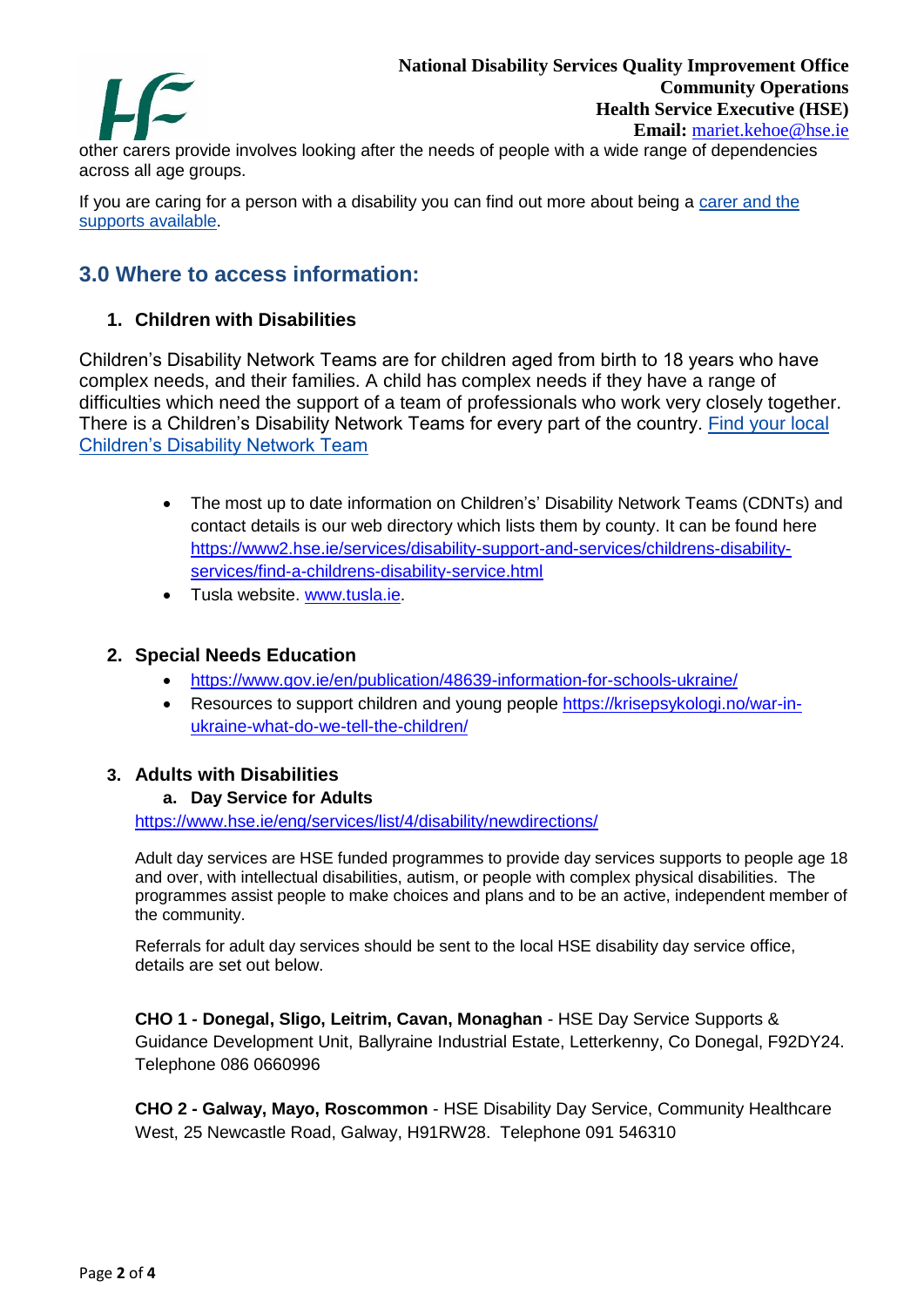

**HO** 3 - Limerick, Clare, North Tipperary - HSE Disability Day Services, HSE Mid West Community Healthcare, South West Wing, St Josephs Health Campus, Mulgrave Street, Limerick, V94 C8DV. Telephone 061 461263

**CHO 4 - Cork, Kerry** - HSE Disability Day Services, Floor 1, Blackpool, Cork, T23YY57. Telephone 0214927100

**CHO 5 - Waterford, Wexford, Carlow, Kilkenny, South Tipperary** - HSE Disability Day Services, HSE South, St Dympna's Hospital, Carlow, R93DE62. Telephone 059 9136417

**CHO 6 – Dun Laoghaire, Dublin South East, Wicklow** - HSE Disability Day Services, HSE Community Healthcare East, Block B, Civic Centre, Main Street, Bray, Co Wicklow, A98X329. Telephone 01 2744359

**CHO 7 - Dublin South City, Dublin South West, Dublin West, Kildare West Wicklow** - HSE Day Opportunities Service, Hawthorn House, Millennium Park Naas, Co Kildare, W91FY53. Telephone 045 931551

**CHO 8 - Laois, Offaly, Longford, Westmeath, Louth, Meath** - HSE Disability Day Opportunities, HSE, MLM, Health Centre, Tullamore, Co Westmeath, R35HP73. Telephone 057 9359671

**CHO 9 - Dublin North Central, North Dublin, North West Dublin** - HSE Disability Day Opportunities, 2nd Floor, Phoenix Hall, St. Marys Hospital, Phoenix Park, D20CK33. Telephone 01 7784113

# **4. Accessing Healthcare**

Information on healthcare services is available in Ukrainian and Russian languages on [www.hse.ie/ukraine](http://www.hse.ie/ukraine)

Local Community Healthcare Organisations are developing In-reach teams in many cases in partnership with NGO's, to support people where they are staying.

# **National Social Inclusion Office website**

<https://www.hse.ie/eng/about/who/primarycare/socialinclusion>

# **Multi-lingual healthcare resources available here**.

[https://www.hse.ie/eng/about/who/primarycare/socialinclusion/aboutsocial](https://www.hse.ie/eng/about/who/primarycare/socialinclusion/aboutsocial-inclusion/translation-hub/multilingual-resources-and-translatedmaterial)[inclusion/translation-hub/multilingual-resources-and-translatedmaterial](https://www.hse.ie/eng/about/who/primarycare/socialinclusion/aboutsocial-inclusion/translation-hub/multilingual-resources-and-translatedmaterial)

# **5. Other Supports**

Red Cross – [www.redcross.ie](http://www.redcross.ie/)

Irish Refugee Council – [www.irishrefugeecouncil.ie](http://www.irishrefugeecouncil.ie/)